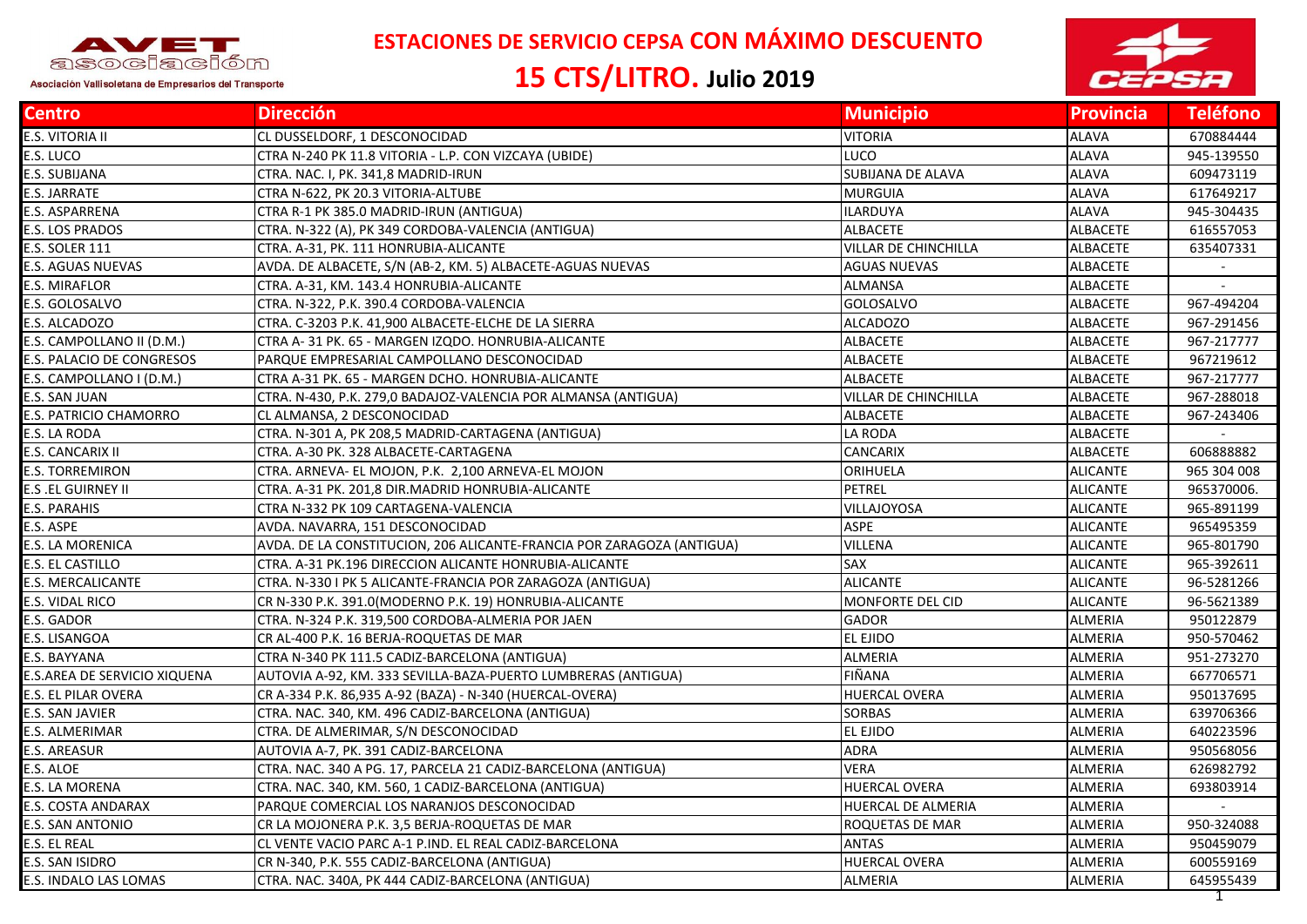| <b>E.S. HUERCAL OVERA</b>         | CTRA. N-340 P.K. 543,3 CADIZ-BARCELONA                                              | <b>HUERCAL OVERA</b>        | <b>ALMERIA</b>   | 950-135146     |
|-----------------------------------|-------------------------------------------------------------------------------------|-----------------------------|------------------|----------------|
| E.S. LA FELGUERA                  | AV. LA REGUERA, S/N DESCONOCIDAD                                                    | LANGREO                     | <b>ASTURIAS</b>  | 985682451      |
| E.S. CATUXO I                     | CTRA N-634, PK 548.5 SAN SEBASTIAN-SANTIAGO DE COMPOSTELA                           | TAPIA DE CASARIEGO          | <b>ASTURIAS</b>  | 985-623768     |
| <b>E.S. PRENDES</b>               | CTRA. NAC. 632, KM. 78,8 GIJON-AVILES                                               | CARREÑO                     | <b>ASTURIAS</b>  | 600483355      |
| E.S. SUPESA-POLA DE LENA          | CTRA N-630 PK 414.0 GIJON-SEVILLA                                                   | POLA DE LENA                | <b>ASTURIAS</b>  | 985-492554     |
| E.S. CATUXO II                    | CTRA N-634, PK 548.5 SAN SEBASTIAN-SANTIAGO DE COMPOSTELA                           | TAPIA DE CASARIEGO          | <b>ASTURIAS</b>  |                |
| E.S.NAVIA                         | POLIGONO DE SALCEDO, 2 SAN SEBASTIAN-SANTIAGO DE COMPOSTELA                         | <b>NAVIA</b>                | <b>ASTURIAS</b>  |                |
| E.S. LA RIA                       | AV CONDE DE GUADALHORCE, 69 DESCONOCIDAD                                            | <b>AVILES</b>               | <b>ASTURIAS</b>  | 98-5573551     |
| E.S. SERVICADARIO                 | CTRA. AS-15 P.K. 50,4 N-634 (CORNEYANA) - L.P. CON LEON                             | <b>CANGAS DE NARCEA</b>     | <b>ASTURIAS</b>  | 985-5812752    |
| E.S. MORENO MUÑOZ                 | CR N-110 P.K. 253 SORIA-PLASENCIA                                                   | <b>AVILA</b>                | <b>AVILA</b>     | 920-220031     |
| E.S. ADANERO I (D.M.)             | CR N-6 P.K. 111 - MARGEN DERECHO MADRID-LA CORUÑA                                   | ADANERO                     | <b>AVILA</b>     | 920-307054     |
| E.S. ADANERO II (D.M.)            | CR N-6 P.K. 111 - MARGEN IZQUIERDO MADRID-LA CORUÑA                                 | ADANERO                     | <b>AVILA</b>     | 920-307054     |
| E.S. MUÑOGRANDE                   | CTRA. A-50, KM. 30,3000 AVILA-SALAMANCA                                             | MUÑOGRANDE                  | <b>AVILA</b>     | 920 088 127    |
| <b>E.S. LA COLILLA</b>            | CR N-110 P.K. 261,500 SORIA-PLASENCIA                                               | LA COLILLA                  | <b>AVILA</b>     | 920-220031     |
| <b>E.S. GASOLINERA LEO</b>        | CTRA. A-66, KM-730 (SALIDA EL CULEBRIN) GIJON-SEVILLA                               | MONESTERIO                  | <b>BADAJOZ</b>   | 618009935      |
| E.S. RAIGADA VALDIVIA             | CTRA. N-430 P.K. 120 BADAJOZ-VALENCIA POR ALMANSA                                   | <b>VALDIVIA</b>             | <b>BADAJOZ</b>   | 606938444      |
| U.S. POSTE BARCARROTA             | CTRA. N-435 P.K. 47 BADAJOZ-HUELVA                                                  | <b>BARCARROTA</b>           | <b>BADAJOZ</b>   | 924-736136     |
| E.S. MARINITO                     | CTRA. EX-209, P.K. 37,5 BADAJOZ-MERIDA POR MONTIJO                                  | <b>MONTIJO</b>              | <b>BADAJOZ</b>   | 924-454858     |
| E.S. EL CRUCE DE USAGRE           | CTRA.BADAJOZ-GRANADA P.K. 97 BADAJOZ-GRANADA                                        | <b>USAGRE</b>               | <b>BADAJOZ</b>   | 924585127      |
| <b>E.S. LLANOS DE EXTREMADURA</b> | CTRA.SEVILLA KM.648 GIJON-SEVILLA                                                   | ALMENDRALEJO                | <b>BADAJOZ</b>   | 924-670835     |
| <b>E.S. GASERNAV</b>              | CR N-430 P.K. 153,700 BADAJOZ-VALENCIA POR ALMANSA                                  | CASAS DE DON PEDRO          | <b>BADAJOZ</b>   | 924-864660     |
| <b>E.S. FIERROIL</b>              | AUTOVIA A-66 PK. 657 GIJON-SEVILLA                                                  | VILLAFRANCA DE LOS BARROS   | <b>BADAJOZ</b>   | 615999286      |
| E.S. CALZADILLA DE LOS BARROS     | AUTOVIA A-66 PK. 694 GIJON-SEVILLA                                                  | CALZADILLA DE LOS BARROS    | <b>BADAJOZ</b>   | 924.14.92.82   |
| E.S. GURB                         | EIX TRANSVERSAL LLEIDA-GIRONA PK 174,5 LERIDA-GERONA (EJE TRANSVERSAL)              | <b>GURB</b>                 | <b>BARCELONA</b> | 93-8853923     |
| E.S. GURB II                      | CTRA. EIX TRANSVERSAL C-25, P.K. 175 LERIDA-GERONA (EJE TRANSVERSAL)                | <b>GURB</b>                 | <b>BARCELONA</b> |                |
| E.S. GORNAL                       | CTRA. N-340 PK. 1196.525 CADIZ-BARCELONA                                            | <b>CASTELLET Y GORNAL</b>   | <b>BARCELONA</b> | 977168742      |
| <b>E.S. ACEQUES</b>               | CTRA. N-122 P.K. 278,160 ZARAGOZA-PORTUGAL                                          | CASTRILLO DE LA VEGA        | <b>BURGOS</b>    | 947-536192     |
| <b>E.S. MILAGROS</b>              | CR A-1 P.K. 149,500 MADRID-BURGOS                                                   | <b>MILAGROS</b>             | <b>BURGOS</b>    | 947-500767     |
| E.S. VILLALONQUEJAR               | CONDADO DE TREVIÑO, 30 DESCONOCIDAD                                                 | <b>BURGOS</b>               | <b>BURGOS</b>    | 947 27 33 65   |
| E.S. TAMACA                       | CR N-I P.K. 146.600 MADRID-BURGOS                                                   | PARDILLA                    | <b>BURGOS</b>    | 947-500767     |
| E.S. CERRO                        | CTRA. N-1, P.K. 214 MADRID-BURGOS                                                   | MADRIGALEJO DEL MONTE       | <b>BURGOS</b>    | 947173085      |
| <b>E.S. TUDANCA</b>               | CR N-I P.K.152,8 MADRID-BURGOS                                                      | <b>FUENTESPINA</b>          | <b>BURGOS</b>    | 947-506011     |
| E.S. LA BRUJULA                   | CR N-I P.K. 259,500 MADRID-IRUN                                                     | MONASTERIO DE RODILLA       | <b>BURGOS</b>    | 947-430371     |
| <b>E.S. TAMACA AUTOCENTRO</b>     | POL.IND.AVD.LUIS MATEOS, 16 ZARAGOZA-PORTUGAL                                       | <b>ARANDA DE DUERO</b>      | <b>BURGOS</b>    | 947-546536     |
| E.S. VILLAQUIRAN                  | CTRA. NAC. 620A, KM. 32,3 BURGOS-PORTUGAL POR SALAMANCA (ANTIGUA)                   | VILLAQUIRAN DE LOS INFANTES | <b>BURGOS</b>    | 947161353      |
| E.S. LA CASAREÑA                  | CM VECINAL CACERES-CASAR DE CACERES PK 8 SOLLANA-PILAR DE LA HORADADA               | <b>CASAR DE CACERES</b>     | <b>CACERES</b>   | 927-291661     |
| <b>E.S. TRUJILLO</b>              | CTRA. R-E, PK. 251.70 MADRID-BADAJOZ (ANTIGUA)                                      | <b>TRUJILLO</b>             | <b>CACERES</b>   | 678397589      |
| E.S. ALDEANUEVA                   | CTRA. A-66 PK. 436.44 GIJON-SEVILLA                                                 | ALDEANUEVA DEL CAMINO       | CACERES          |                |
| E.S. NTRA.SRA.DE VALDEFUENTES     | CTRA. CC-204 P.K. 23,9 PLASENCIA-POZUELO DEL ZARZON                                 | <b>MONTEHERMOSO</b>         | <b>CACERES</b>   | 927-430071     |
| E.S. ALMARAZ                      | AUTOVIA A-V KM. 193,800 MADRID-FRONTERA PORTUGUESA (BADAJOZ)                        | ALMARAZ                     | <b>CACERES</b>   | 630986803      |
| E.S.HNOS.CORDERO BERMEJO          | CTRA. CC-523 P.K. 5.6 N-521 (MALPARTIDA DE CACERES) - EX-117 (EMBALSE DE ALCANTARA) | ARROYO DE LA LUZ            | <b>CACERES</b>   | 927-270008     |
| E.S. LAS VEGAS                    | CR C.511 P.K. 65,492 NAVALMORAL DE LA MATA - L.P. CON PORTUGAL POR CORIA            | <b>GALISTEO</b>             | <b>CACERES</b>   | 927 19 40 40 * |
| E.S. TRUJILLO I (D.M.)            | CTRA. N-V, P.K. 245,2 FORTUNA-MOLINA DE SEGURA                                      | <b>TRUJILLO</b>             | <b>CACERES</b>   | 927-338428/30  |
| E.S. TRUJILLO II (D.M.)           | CTRA. N-V, P.K. 244,5 MADRID-FRONTERA PORTUGUESA (BADAJOZ)                          | <b>TRUJILLO</b>             | <b>CACERES</b>   |                |
| E.S. LA PALMOSA                   | CR 440 PK.57 JEREZ-LOS BARRIOS - APD.45 JEREZ DE LA FRONTERA-LOS BARRIOS            | ALCALA DE LOS GAZULES       | CADIZ            | 956-413212     |
| <b>E.S. GUADACORTE I</b>          | CTRA. N-340 P.K. 110,8 - DIRECCION MADRID CADIZ-BARCELONA                           | LOS BARRIOS                 | CADIZ            | 956-677202     |
| U.S. MANUEL GUERRERO SANCHEZ      | JOSE ANTONIO PRIMO DE RIVERA, 25 DESCONOCIDAD                                       | <b>MEDINA SIDONIA</b>       | CADIZ            | 956-411035     |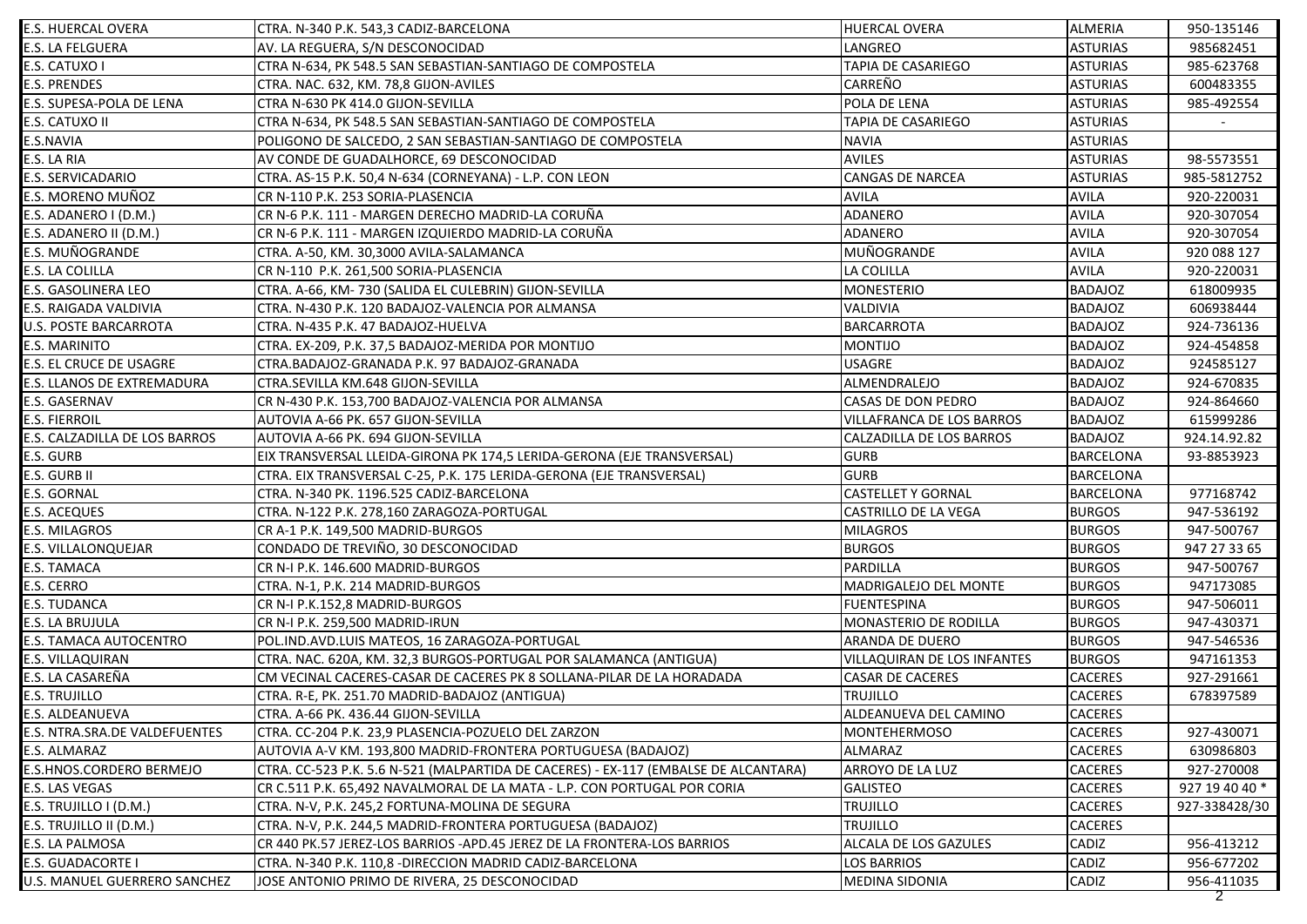| E.S. CAÑADA ANCHA                            | CTRA. N-IV P.K. 632 MADRID-CADIZ                                       | JEREZ DE LA FRONTERA              | CADIZ              | 956 185 133         |
|----------------------------------------------|------------------------------------------------------------------------|-----------------------------------|--------------------|---------------------|
| <b>E.S. PUERTO BAHIA DE ALGECIRAS</b>        | AVDA. GAITAN AYALA, S/N DESCONOCIDAD                                   | <b>ALGECIRAS</b>                  | CADIZ              | 676707363           |
| E.S. LA PEPA                                 | PG MUELLE DE LA CABEZUELA, S/N DESCONOCIDAD                            | <b>PUERTO REAL</b>                | CADIZ              | 956479459           |
| <b>E.S. GUADACORTE II</b>                    | CTRA. N-340 P.K. 110,8 - DIRECCION MADRID CADIZ-BARCELONA              | LOS BARRIOS                       | CADIZ              | 956-677202          |
| <b>E.S. ROMPEOLAS</b>                        | CL PUERTO REAL, S/N DESCONOCIDAD                                       | CADIZ                             | CADIZ              | 956-283715          |
| E.S. LA JARA                                 | CR C-441 P.K. 67,1 JEREZ DE LA FRONTERA-CHIPIONA                       | <b>CHIPIONA</b>                   | CADIZ              | 956-374602          |
| <b>E.S. SAN ROQUE</b>                        | CTRA N-634 PK 232.0 SAN SEBASTIAN-SANTIAGO DE COMPOSTELA (ANTIGUA)     | TORRELAVEGA                       | <b>CANTABRIA</b>   | 942-<br>881066/4268 |
| <b>E.S. ANERO</b>                            | CTRA. SV-4303 P.K. 1,5 Bº LA SOTA BILBAO-SANTANDER / TORRELAVEGA-GIJON | <b>ANERO</b>                      | <b>CANTABRIA</b>   | 942 507297          |
| E.S. REVILLA S-30                            | Bº LA CALVA, 16 Autovía Ronda de la Bahía de Santander                 | REVILLA DE CAMARGO                | <b>CANTABRIA</b>   | 639793380           |
| <b>E.S. CRESMAR</b>                          | AUTOVIA A-8, KM. 234 BILBAO-SANTANDER / TORRELAVEGA-GIJON              | HELGUERA DE REOCIN                | <b>CANTABRIA</b>   | 942821077           |
| E.S. EL HAYA                                 | CTRA. NAC. 634, KM. 136,4 SAN SEBASTIAN-SANTIAGO DE COMPOSTELA         | <b>ONTON</b>                      | <b>CANTABRIA</b>   | 607151591           |
| E.S. ONDA 1                                  | AVDA. MEDITERRANI, 34 GRAO DE CASTELLON-L.P. CON TERUEL POR ONDA       | <b>ONDA</b>                       | CASTELLON          | 964/602461          |
| E.S. BARRACAS                                | CTRA N-234 PK 60.3 SAGUNTO-BURGOS                                      | <b>BARRACAS</b>                   | CASTELLON          | 964-121005          |
| <b>E.S. JOSE M.BUENO ANDREU</b>              | CTRA. CS-6011 P.K. 1,200 ALMENARA-VALL DE UXO                          | ALMENARA                          | CASTELLON          | 96-2623452          |
| <b>E.S. GAVISA PUERTO</b>                    | MUELLE SERRANO LLOBERAS-PUERTO CASTELLON DESCONOCIDAD                  | <b>CASTELLON DE LA PLANA</b>      | CASTELLON          | 964-22 05 98        |
| <b>E.S. SOS</b>                              | CTRA N-340 PK 63.3 CADIZ-BARCELONA                                     | <b>CASTELLON DE LA PLANA</b>      | CASTELLON          | 964-217829          |
| <b>E.S. MARKOLE</b>                          | CTRA, N-340, P.K. 950 CADIZ-BARCELONA                                  | <b>CHILCHES</b>                   | CASTELLON          | 964 584000          |
| E.S. TIERCAS (D.M.)                          | CTRA. N-340, PK. 963,7 CADIZ-BARCELONA                                 | ALQUERIAS DEL NIÑO PERDIDO        | <b>CASTELLON</b>   | 964511588           |
| <b>E.S. FRAVIFE</b>                          | CTRA. CV-20 P.K. 2.3 GRAO DE CASTELLON-L.P. CON TERUEL POR ONDA        | <b>VILLARREAL DE LOS INFANTES</b> | <b>CASTELLON</b>   | 964511783 *         |
| <b>E.S. VERDERA</b>                          | CTRA. N-340 P.K. 142.2 CADIZ-BARCELONA                                 | <b>VINAROZ</b>                    | <b>CASTELLON</b>   | 964-401504          |
| E.S. GAVISA                                  | CTRA. C-232, P.K. 3.0 GRAO DE CASTELLON-L.P. CON TERUEL POR ONDA       | <b>CASTELLON DE LA PLANA</b>      | <b>CASTELLON</b>   | 964-220598          |
| E.S. CARBURANTES SAN ISIDRO                  | CTRA. NAC. 401, PK. 164,8 MADRID-CIUDAD REAL (ANTIGUA)                 | <b>MALAGON</b>                    | <b>CIUDAD REAL</b> | 630876789           |
| E.S. FRANCISCO MOLINA                        | CTRA. N-IV P.K. 178,800 MADRID-CADIZ                                   | <b>MEMBRILLA</b>                  | <b>CIUDAD REAL</b> | 926-696001          |
| E.S.CRISTO DE LA MISERICORDIA                | CTRA. CIUDAD REAL-VLADEPEÑAS, PK. 4,7 PORZUNA - ALMANSA                | <b>MIGUELTURRA</b>                | <b>CIUDAD REAL</b> | 926-241145          |
| E.S. ALAMEDA DE CERVERA                      | CTRA. C-400 P.K. 114,800 TOLEDO - N-430 (MUNERA)                       | <b>ALAMEDA DE CERVERA</b>         | <b>CIUDAD REAL</b> | 926-582066          |
| E.S. DAIMIEL                                 | CTRA. NAC. 420, KM. 236,6 CORDOBA-TARRAGONA POR CUENCA                 | <b>DAIMIEL</b>                    | <b>CIUDAD REAL</b> | 688917611           |
| <b>E.S. BECARES</b>                          | CTRA. NAC. 430, PK. 305 BADAJOZ-VALENCIA POR ALMANSA                   | <b>CIUDAD REAL</b>                | <b>CIUDAD REAL</b> | 926216260           |
| <b>E.S. CONSUMAL</b>                         | AVDA. DE LOS VINOS, 2 CORDOBA-TARRAGONA POR CUENCA                     | ALCAZAR DE SAN JUAN               | <b>CIUDAD REAL</b> |                     |
| <b>E.S. LAS TABLAS</b>                       | PASEO DEL RIO, S/N CORDOBA-TARRAGONA POR CUENCA (ANTIGUA)              | <b>DAIMIEL</b>                    | <b>CIUDAD REAL</b> | 926851550           |
| E.S. LA ESTRELLA                             | CTRA. CIUDAD-REAL-MIGULETURRA, KM. 0,225 PORZUNA - ALMANSA             | <b>MIGUELTURRA</b>                | <b>CIUDAD REAL</b> | 630-876789          |
| <b>E.S. LA PURISIMA</b>                      | AUTOVIA A-4, KM. 222,5 MADRID-CADIZ                                    | SANTA CRUZ DE MUDELA              | <b>CIUDAD REAL</b> | 926-331360          |
| E.S. EL HIDALGO                              | CR N-IV P.K. 193,500 MADRID-CADIZ                                      | VALDEPEÑAS                        | <b>CIUDAD REAL</b> | 926-312314          |
| <b>E.S. ARROYO DE LA MIEL</b>                | CTRA. R-4 P.K. 405 MADRID-CADIZ (ANTIGUA)                              | <b>CORDOBA</b>                    | <b>CORDOBA</b>     | 957-294130          |
| E.S. MESEGO                                  | CR R-4 P.K. 424.0 MADRID-CADIZ (ANTIGUA)                               | ALDEA QUINTANA                    | <b>CORDOBA</b>     | 957-306 118         |
| E.S. SAN MARINO                              | CTRA. N-432 P.K. 317 BADAJOZ-GRANADA                                   | <b>CASTRO DEL RIO</b>             | <b>CORDOBA</b>     | 957-370374          |
| <b>E.S. EL BERROCAL</b>                      | CTRA N-331 P.K. 95.5 CORDOBA-MALAGA                                    | <b>BENAMEJI</b>                   | <b>CORDOBA</b>     | 656877013           |
| <b>E.S. LA MEZQUITA</b>                      | CTRA. N-IV P.K. 393,524 MADRID-CADIZ                                   | <b>CORDOBA</b>                    | <b>CORDOBA</b>     | 957-306118          |
| E.S. CERVERA OIL                             | CTRA. A-3 MADRID-VALENCIA, PK, 141,5 MADRID-VALENCIA                   | <b>CERVERA DEL LLANO</b>          | <b>CUENCA</b>      | 667776124           |
| E.S. AREA 77 (II)                            | AUTOVIA LEVANTE A-3 PK. 77 MARG.IZQ MADRID-VALENCIA                    | <b>BELINCHON</b>                  | <b>CUENCA</b>      |                     |
| E.S. AREA 77 (I)                             | AUTOVIA LEVANTE A-3 PK. 77 MARG. DCHO. MADRID-VALENCIA                 | <b>BELINCHON</b>                  | <b>CUENCA</b>      |                     |
| E.S. TARANCON - MANZANARES RUIZ              | CTRA. NAC. III, PK. 82 MADRID-VALENCIA                                 | <b>TARANCON</b>                   | <b>CUENCA</b>      | 969320800           |
| E.S. CASTILLO DE GARCIMUÑOZ                  | CTRA. N-III P.K. 162,080 MADRID-VALENCIA                               | CASTILLO DE GARCIMUÑOZ            | <b>CUENCA</b>      | 969-292490          |
| E.S. LASERNA TRIVIÑO                         | CTRA. MADRID-VALENCIA, P.K. 167,5 MADRID-VALENCIA                      | <b>HONRUBIA</b>                   | <b>CUENCA</b>      | 969 29 20 15*       |
| E.S. CASTILLEJO DE INIESTA                   | AUTOVIA A-3, KM. 224 (DIR. VALENCIA) MADRID-VALENCIA                   | CASTILLEJO DE INIESTA             | <b>CUENCA</b>      | 962-312124/9        |
| <b>E.S. SAN ROQUE CASTILLO</b><br>GARCIMUÑOZ | CR N-III AUTOV.DE LEVANTE P.K. 161 MADRID-VALENCIA                     | CASTILLO DE GARCIMUÑOZ            | <b>CUENCA</b>      | 969-292015          |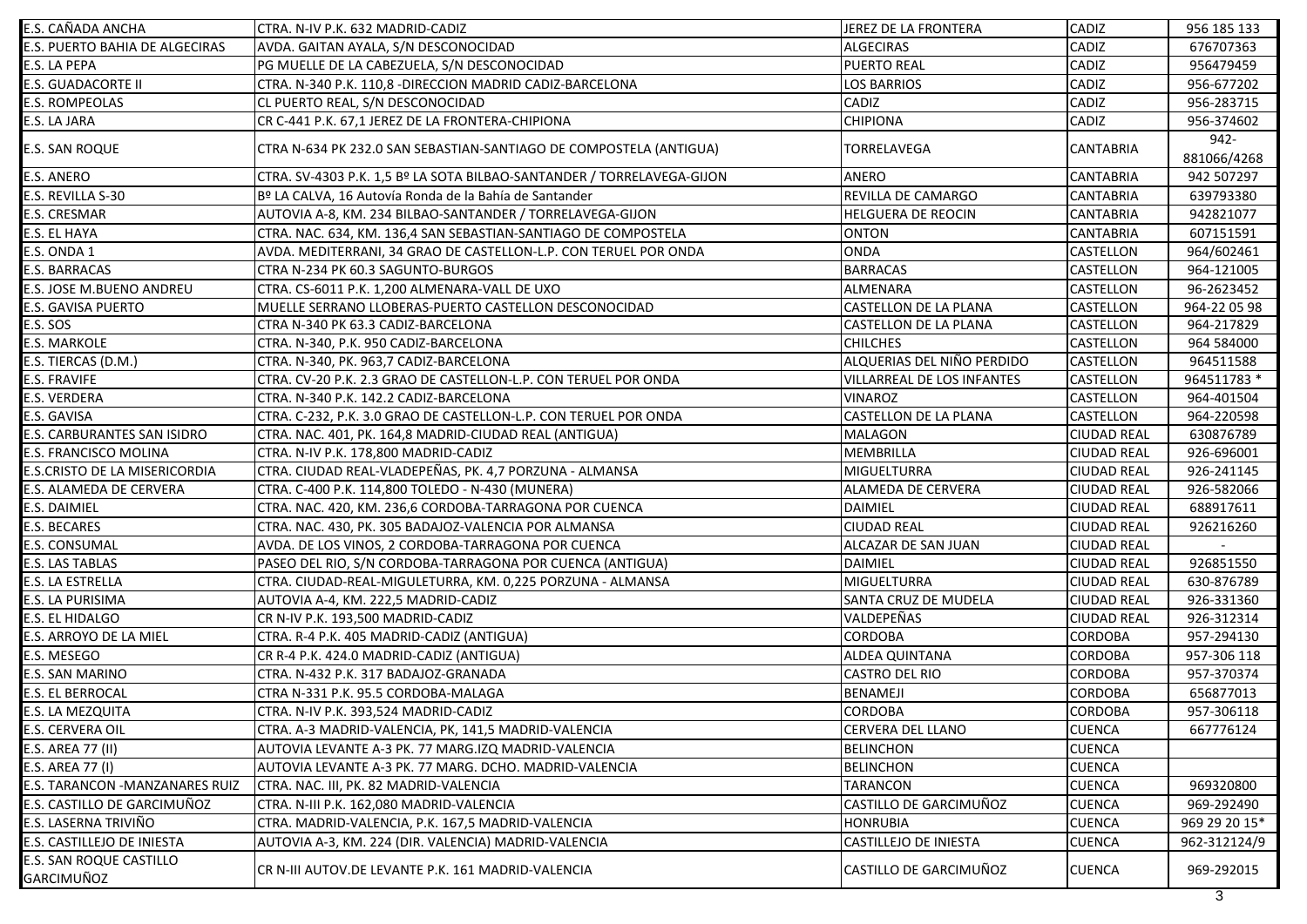| <b>E.S. VERGES</b>            | CTRA. C-31, P.K. 357,8 CALAFELL-EL PRAT DE LLOBREGAT                   | <b>VERGES</b>             | <b>GERONA</b>      | 972-780134   |
|-------------------------------|------------------------------------------------------------------------|---------------------------|--------------------|--------------|
| E.S. ELF-LA JUNQUERA          | CR UNIDIRECCIONAL DE ADUANAS N-II MADRID-BARCELONA-LA JUNQUERA         | LA JUNQUERA               | <b>GERONA</b>      | 972-555311   |
| <b>E.S. CURRO VARGAS</b>      | PUENTE TOLEDANO S/N DESCONOCIDAD                                       | <b>MOTRIL</b>             | <b>GRANADA</b>     | 958-600222   |
| <b>E.S. MUCHO MOTRIL</b>      | CTRA. N-340 P.K. 11,100 CADIZ-BARCELONA                                | <b>CARCHUNA</b>           | <b>GRANADA</b>     | 958-623226   |
| E.S. SAN MIGUEL               | CTRA NAC.432, KM. 425 BADAJOZ-GRANADA                                  | PINOS PUENTE              | <b>GRANADA</b>     | 958450160    |
| E.S. LEÑAS EL PELAO           | CTRA. A-92 N 341,6 GUADIX-PUERTO LUMBRERAS                             | <b>BAZA</b>               | <b>GRANADA</b>     |              |
| E.S. CURRO VARGAS III         | AUTOVIA GR-14. PK. 0 - PAGO DE PARAUTA DESCONOCIDAD                    | <b>MOTRIL</b>             | <b>GRANADA</b>     | 680789104    |
| E.S. DARRO                    | CTRA. A-308, PK. 26.600 CORDOBA-ALMERIA POR JAEN                       | <b>DARRO</b>              | <b>GRANADA</b>     | 958345292    |
| E.S. LA PALMA                 | CTRA. N-342 P.K. 500,100 SEVILLA-BAZA-PUERTO LUMBRERAS                 | LOJA                      | <b>GRANADA</b>     | 958-313802   |
| E.S. VENTA DEL SOL            | CTRA N-342 PK 176.6 JEREZ DE LA FRONTERA-AGUILAS                       | <b>BAZA</b>               | <b>GRANADA</b>     | 958700385    |
| E.S. SANTA AMALIA             | CTRA. N-432 P.K. 429 BADAJOZ-GRANADA                                   | <b>ATARFE</b>             | <b>GRANADA</b>     | 958-438759   |
| E.S. MOTRIL                   | CTRA. N-323, P.K. 193.0 BAILEN-MOTRIL                                  | <b>MOTRIL</b>             | <b>GRANADA</b>     | 958-600340   |
| E.S. MERCAGRANADA             | CR N-432 P.K. 431 C.MERCAGRANADA BADAJOZ-GRANADA                       | <b>ATARFE</b>             | <b>GRANADA</b>     | 958-289806   |
| E.S. CARO                     | CTRA. N-342 A-92 P.K. 329,600 SEVILLA-BAZA-PUERTO LUMBRERAS            | <b>DARRO</b>              | <b>GRANADA</b>     | 958680031    |
| E.S. ILLORA                   | CR C-222 P.K. 0,7 (ILLORA-GRANADA) ILLORA-GRANADA                      | <b>ILLORA</b>             | <b>GRANADA</b>     | 958463056    |
| E.S. AREA 112                 | CTRA. N-II, P.K. 112 MADRID-BARCELONA-LA JUNQUERA                      | <b>ALGORA</b>             | <b>GUADALAJARA</b> | 616928524    |
| E.S. IRUN                     | CTRA R-1 PK 480.5 MADRID-IRUN                                          | <b>IRUN</b>               | <b>GUIPUZCOA</b>   | 943-638412   |
| E.S. BILLABONA                | CTRA. A-1, PK. 443 - MARGEN IZQUIERDO MADRID-BURGOS                    | VILLABONA                 | <b>GUIPUZCOA</b>   | 943693079    |
| E.S. ITZIAR I                 | AUTOPISTA A-8, KM. 55 BEHOBIA-BILBAO                                   | <b>ICIAR</b>              | <b>GUIPUZCOA</b>   | 670884444    |
| E.S. NARRONDO                 | CTRA. N-634, P.K. 29,7 SAN SEBASTIAN-SANTIAGO DE COMPOSTELA            | ZUMAYA                    | <b>GUIPUZCOA</b>   | 943-861082   |
| E.S. ETXEGARATE               | CTRA. N I PK. 406 MADRID-BURGOS                                        | IDIAZABAL                 | <b>GUIPUZCOA</b>   | 943187810    |
| E.S. ITZIAR II                | AUTOPISTA A-8, KM. 55 BEHOBIA-BILBAO                                   | <b>ICIAR</b>              | <b>GUIPUZCOA</b>   | 670884444    |
| U.S. POSTE LEGAZPIA           | CL BIKUÑA, S/N DESCONOCIDAD                                            | LEGAZPIA                  | <b>GUIPUZCOA</b>   | 943-734219   |
| E.S. A-49 TRIGUEROS II        | CTRA. A-49 PK. 70.3 SEVILLA-AYAMONTE                                   | TRIGUEROS                 | <b>HUELVA</b>      | 959356363    |
| E.S. A-49 TRIGUEROS I         | AUTOVIA A-49, PK. 70,3 SEVILLA-AYAMONTE                                | <b>TRIGUEROS</b>          | HUELVA             |              |
| E.S.PORTAL DE SERRABLO        | CTRA. N-330, P.K. 616.700 ALICANTE-FRANCIA POR ZARAGOZA                | <b>HOSTAL DE IPIES</b>    | HUESCA             | 974496913    |
| E.S.SENA                      | CTRA. FRAGA A HUESCA A-131, PK. 40,800 FRAGA-HUESCA                    | <b>SENA</b>               | HUESCA             | 620971775    |
| E.S. BALLOBAR                 | CTRA FRAGA-HUESCA A-131, KM. 16 FRAGA-HUESCA                           | <b>BALLOBAR</b>           | <b>HUESCA</b>      | 974461400    |
| E.S. GASOLINERAS BERNAD, S.L. | CTRA. DE FRAGA A MONZON A-1234 PK.12 FRAGA-MONZON                      | ZAIDIN                    | <b>HUESCA</b>      | 974461026    |
| E.S. CANFRANC                 | CTRA. N-330, PK. 664 ALICANTE-FRANCIA POR ZARAGOZA                     | <b>CANFRANC- ESTACION</b> | HUESCA             | 696424622    |
| E.S. AINSA                    | AV PIRENAICA, 14 N-123 (ENATE) - FRANCIA POR AINSA                     | AINSA                     | <b>HUESCA</b>      | 974-500006   |
| E.S. EL PASO II(D.M.)         | CTRA N-IV PK.294 (CADIZ-MADRID) MADRID-CADIZ (ANTIGUA)                 | <b>BAILEN</b>             | <b>JAEN</b>        | 953-670302   |
| E.S. SAN ANTONIO              | CTRA. LINARES-ORCERA (C-3210), OK. 48,2 N-322 BEAS DE SEGURA - LINARES | SANTISTEBAN DEL PUERTO    | <b>JAEN</b>        | 636985151    |
| E.S. RIO GORDILLO             | CTRA. A-316, PK. 65 UBEDA-ALCAUDETE                                    | TORREDELCAMPO             | <b>JAEN</b>        | 636985151    |
| E.S. LA ZARZUELA              | CTRA A-6100 BAÑOS-LINARES, PK. 40,300 LINARES-BAÑOS DE LA ENCINA       | <b>LINARES</b>            | <b>JAEN</b>        | 616567224    |
| E.S. ANDUJAR II               | CTRA R-4 PK 316.7 MADRID-CADIZ                                         | ANDUJAR                   | <b>JAEN</b>        | 953-507942   |
| E.S. EL OLIVO                 | CTRA N-323 PK 32.0 BAILEN-MOTRIL (ANTIGUA)                             | <b>JAEN</b>               | <b>JAEN</b>        | 953281041    |
| <b>E.S. OLEIROS</b>           | CR LC-147 PK. 9.0 PERILLO-SADA                                         | <b>OLEIROS</b>            | LA CORUÑA          | 981-610775   |
| E.S. VILLA DE NOYA            | CL SAN BERNARDO, S/N NOYA- SANTIAGO DE COMPOSTELA                      | <b>NOYA</b>               | LA CORUÑA          | 981-823 415* |
| <b>E.S. TORRES QUEVEDO</b>    | CL TORRES QUEVEDO, PARCELA III, 30-31 DESCONOCIDAD                     | LA CORUÑA                 | LA CORUÑA          | 981-140036   |
| E.S. GARLOU                   | CTRA. C-550 P.K. 53 CEE -PADRON                                        | <b>BOIRO</b>              | LA CORUÑA          | 981 844471   |
| <b>E.S. CERQUEDA</b>          | AVDA. MALPICA, 66-68 CARBALLO-MALPICA DE BERGANTIÑOS                   | CARBALLO                  | LA CORUÑA          | 608388927    |
| E.S. DISTGASOLEO              | CTRA. N-VI P.K. 596 MADRID-LA CORUÑA                                   | <b>OLEIROS</b>            | LA CORUÑA          | 981.55.51.66 |
| U.S. LOS ANGELES GAS          | AV ALFEREZ PROVISIONAL, 10 DESCONOCIDAD                                | LA CORUÑA                 | LA CORUÑA          | 981509999    |
| E.S. LAG SIGUEIRO             | CTRA. NAC. 550, KM. 50 - LUGAR SIGUEIRO LA CORUÑA-TUY                  | SANTIAGO DE COMPOSTELA    | LA CORUÑA          | 981509999    |
| E.S. ALVEDRO                  | CTRA. NAC. 550, PK 9,4 LA CORUÑA-TUY                                   | <b>CULLEREDO</b>          | LA CORUÑA          | 981 650 251  |
| <b>E.S. OS CARBALLOS</b>      | CTRA. OS CARBALLOS NARZOA, P.K. 53 LA CORUÑA-TUY                       | <b>OROSO</b>              | LA CORUÑA          | 981680606    |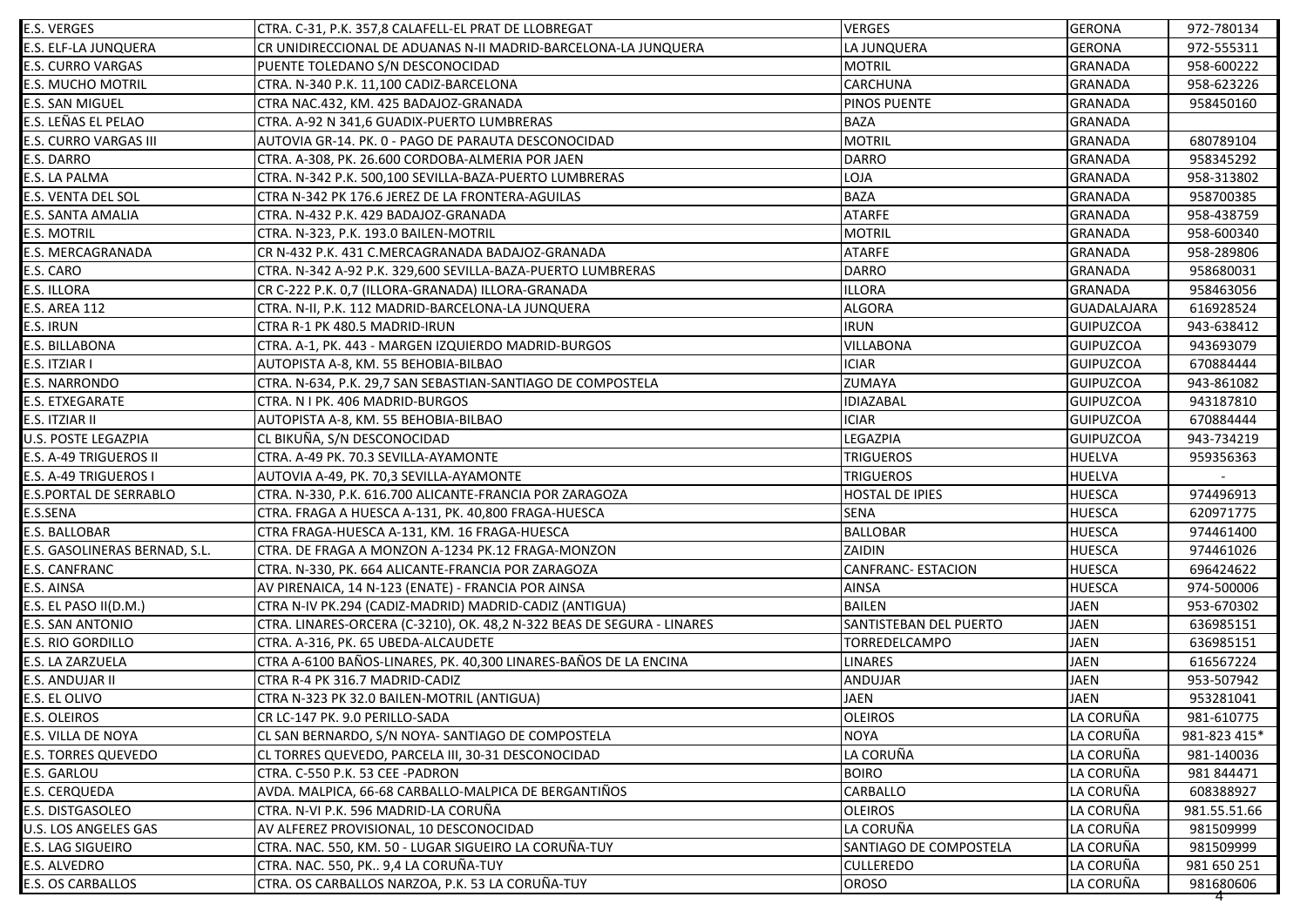| <b>E.S. XALLAS</b>                   | LG. CERDEIRAS, S/N SANTA COMBA-PORTUGALETE                                         | <b>SANTA COMBA</b>            | LA CORUÑA       | 981509999    |
|--------------------------------------|------------------------------------------------------------------------------------|-------------------------------|-----------------|--------------|
| E.S. GASOLEOS MONTAÑA S.L.           | C-552 PK 58,56 LA CORUÑA-FINISTERRE                                                | <b>BAYO</b>                   | LA CORUÑA       |              |
| <b>E.S. COMPOSTELA</b>               | RUA DO AMIO, PARC.32 POL.IND.COSTA VELLA DESCONOCIDAD                              | SANTIAGO DE COMPOSTELA        | LA CORUÑA       | 981887458    |
| E.S. SAN MATEO                       | CTRA. AC-116 PK. 5.7 FERROL-MEIRAS-VALDOVIÑO                                       | <b>NARON</b>                  | LA CORUÑA       | 981-485000   |
| E.S.ESCLAVITUD - PADRON              | CTRA N-550, PK 76,400 LA CORUÑA-TUY                                                | <b>ESCLAVITUD</b>             | LA CORUÑA       | 981-803251   |
| E.S. ESTASER A SILVA                 | CL/ XAQUIN LORENZO, 28-30 SANTA COMBA-LA SILVA                                     | <b>CERCEDA</b>                | LA CORUÑA       | 981-692428   |
| E.S. ESPIRITU SANTO                  | CTRA. N-VI, P.K. 582 MADRID-LA CORUÑA                                              | <b>SADA</b>                   | LA CORUÑA       | 981-611637   |
| E.S. JUBERA                          | CTRA. VILLAMEDIANA, 20 DESCONOCIDAD                                                | <b>VILLAMEDIANA DE IREGUA</b> | <b>LA RIOJA</b> |              |
| E.S. SAN CAMILO                      | CTRA N-232 PK 4,16 VINAROZ-SANTANDER                                               | <b>NAVARRETE</b>              | <b>LA RIOJA</b> | 941-440422   |
| E.S. PLACIDO RIAÑO                   | CTRA. N-120 P.K. 43 LOGROÑO-VIGO (ANTIGUA)                                         | <b>BAÑARES</b>                | <b>LA RIOJA</b> | 941-340945   |
| <b>E.S. BRIONES</b>                  | CTRA. N-232, P.K. 441,4 VINAROZ-SANTANDER                                          | <b>BRIONES</b>                | <b>LA RIOJA</b> | 941301035    |
| E.S. LA HACIENDA                     | CTRA. N-6 P.K. 302,600 MADRID-LA CORUÑA (ANTIGUA)                                  | LA BAÑEZA                     | LEON            | 649804152    |
| E.S. LOS ROSALES                     | CTRA R-6, PK 374,800 MADRID-LA CORUÑA                                              | ALMAZCARA                     | LEON            | 663777445    |
| E.S. PUERTA DE ASTORGA               | CTRA. ASTORGA A VAL S.LORENZO, P.K. 1,20 MADRID-LA CORUÑA                          | <b>ASTORGA</b>                | LEON            | 987617066    |
| E.S. LA HACIENDA                     | AUTOVIA A-6, KM 303 MADRID-LA CORUÑA                                               | LA BAÑEZA                     | <b>LEON</b>     | 987642364    |
| E.S.VILLAMANIN                       | CTRA. N-630 PK. 105.400 GIJON-SEVILLA                                              | VILLAMANIN                    | LEON            | 987-598033   |
| E.S. LA VEGUILLA II                  | AUTOVIA A-231, P.K. 49 (BURGOS A LEON) VALDEARGORFA - L.P. CON TARRAGONA           | SAHAGUN DE CAMPOS             | LEON            |              |
| E.S. EL PASO HONROSO                 | CTRA. N-120 P.K. 335.3 LOGROÑO-VIGO                                                | <b>HOSPITAL DE ORBIGO</b>     | LEON            | 987-361010   |
| <b>E.S. LA VEGUILLA I</b>            | AUTOVIA A-231, P.K. 49 LEON-BURGOS                                                 | <b>SAHAGUN DE CAMPOS</b>      | <b>LEON</b>     |              |
| E.S. DALMAU                          | AV. DEL EJERCITO, 44 MADRID-BARCELONA-LA JUNQUERA                                  | LERIDA                        | LERIDA          | 973267972    |
| <b>E.S. FONDARELLA</b>               | AUTOVIA A-2 PK. 485,120 MADRID-BARCELONA-LA JUNQUERA                               | <b>FONDARELLA</b>             | LERIDA          | 973295238    |
| <b>E.S. PONT DE SUERT</b>            | CR N-230 P.K. 124,700 LERIDA-FRANCIA                                               | <b>EL PONT DE SUERT</b>       | LERIDA          | 973-691186   |
| E.S. O CORGO II                      | AUTOVÍA A-6, KM 487 MADRID-LA CORUÑA                                               | <b>CORGO</b>                  | <b>LUGO</b>     | 982300208    |
| E.S. A'RODA                          | CTRA. N-634 P.K. 603 SAN SEBASTIAN-SANTIAGO DE COMPOSTELA                          | <b>GONTAN</b>                 | <b>LUGO</b>     | 982-508035   |
| E.S. O CORGO I                       | AUTOVÍA A-6, KM 487 MADRID-LA CORUÑA                                               | <b>CORGO</b>                  | <b>LUGO</b>     | 982300206    |
| <b>E.S. CAFESTORE GUITIRIZ NORTE</b> | AUTOVIA A-6, PK. 538 MARG. DERECHO MADRID-LA CORUÑA                                | <b>GUITIRIZ</b>               | <b>LUGO</b>     | 609875231    |
| <b>E.S. CAFESTORE GUITIRIZ SUR</b>   | AUTOVIA A-6, PK. 538 MARG. IZQUIERDO MADRID-LA CORUÑA                              | <b>GUITIRIZ</b>               | <b>LUGO</b>     | 649875231    |
| <b>E.S. ALCORCON</b>                 | CL LAGUNA C/V CTRA. LEGANÉS DESCONOCIDAD                                           | <b>ALCORCON</b>               | <b>MADRID</b>   | 699850820    |
| U.S. SAN SEBASTIAN DE LOS REYES      | CTRA. A-1, KM. 24,100 MADRID-BURGOS                                                | SAN SEBASTIAN DE LOS REYES    | <b>MADRID</b>   | 916570260    |
| E.S. EL CERRO DE LA CABAÑA II        | AUTOVIA A-3, KM. 7,1 MARGEN IZQUIERDO MADRID-VALENCIA                              | <b>MADRID</b>                 | <b>MADRID</b>   |              |
| E.S. GETAFE II                       | CTRA. MADRID-TOLEDO, KM. 10 MADRID-TOLEDO                                          | <b>GETAFE</b>                 | <b>MADRID</b>   | 683196907    |
| E.S. LOESSA II                       | CTRA. MADRID-CADIZ, KM. 12,5 MADRID-CADIZ                                          | <b>GETAFE</b>                 | <b>MADRID</b>   | 91 684 55 38 |
| E.S. DISCO                           | CTRA. CORUÑA, KM. 11,6 MARGEN DERECHO MADRID-LA CORUÑA                             | <b>MADRID</b>                 | <b>MADRID</b>   | 913729522    |
| E.S. LOESSA I                        | CTRA. MADRID- CADIZ KM, 12,5 MADRID-CADIZ                                          | <b>GETAFE</b>                 | <b>MADRID</b>   | 91 684 55 38 |
| E.S. VALLECAS VILLAVERDE 365         | CTRA. VALLECAS A VILLAVERDE, KM. 1,8 DESCONOCIDAD                                  | <b>MADRID</b>                 | <b>MADRID</b>   | 616286589    |
| <b>E.S. LAS ARENAS</b>               | CL LAS ARENAS, 2 DESCONOCIDAD                                                      | <b>PINTO</b>                  | <b>MADRID</b>   | 91 737 74 72 |
| E.S. LOS ANGELES II - GETAFE (D.M.)  | AUTOV A-4, PK. 14,3 MADRID-CADIZ                                                   | <b>GETAFE</b>                 | <b>MADRID</b>   | 916837587    |
| LOS ANGELES H2H                      | AUTOV A-4 PK 14.3 MADRID-CADIZ                                                     | <b>GETAFE</b>                 | <b>MADRID</b>   | 91-6964159   |
| E.S. FUENTE EL SAZ                   | CAMINO DE VALDETORRES, S/N DESCONOCIDAD                                            | FUENTE EL SAZ DE JARAMA       | <b>MADRID</b>   | 667450164    |
| E.S. VILLECA II                      | AVDA. DE LA LENGUA ESPAÑOLA, S/N LEGANES-VILLAVERDE                                | LEGANES                       | <b>MADRID</b>   | 91-680 50 88 |
| E.S. PETROLARANJUEZ                  | CTRA. N-IV P.K. 47,4 MADRID-CADIZ                                                  | ARANJUEZ                      | <b>MADRID</b>   | 91-8921046   |
| E.S. SOMOSIERRA                      | CTRA.R-1, PK 92, 500 MADRID-BURGOS                                                 | SOMOSIERRA                    | <b>MADRID</b>   | 91-8699032   |
| E.S. AUTOLYT                         | CL LAS AGUILAS, 18 DESCONOCIDAD                                                    | <b>PINTO</b>                  | <b>MADRID</b>   | 620945912    |
| E.S. EL CERRO DE LA CABAÑA I         | AUTOVIA A-3, KM. 7, 1 - MARGEN DERECHO MADRID-VALENCIA                             | <b>MADRID</b>                 | <b>MADRID</b>   |              |
| E.S. GETAFE I                        | CTRA. MADRID-TOLEDO, KM. 10 MADRID-TOLEDO                                          | <b>GETAFE</b>                 | <b>MADRID</b>   | 916951016    |
|                                      | CTRA. M-208 ARGANDA-VELILLA, KM. 3,800 LA POVEDA-MEJORADA DEL CAMPO POR VELILLA DE |                               |                 |              |
| E.S. VELILLA DE SAN ANTONIO          | <b>SAN ANTONIO</b>                                                                 | <b>VELILLA DE SAN ANTONIO</b> | <b>MADRID</b>   | 91.660.90.01 |
|                                      |                                                                                    |                               |                 | $5^-$        |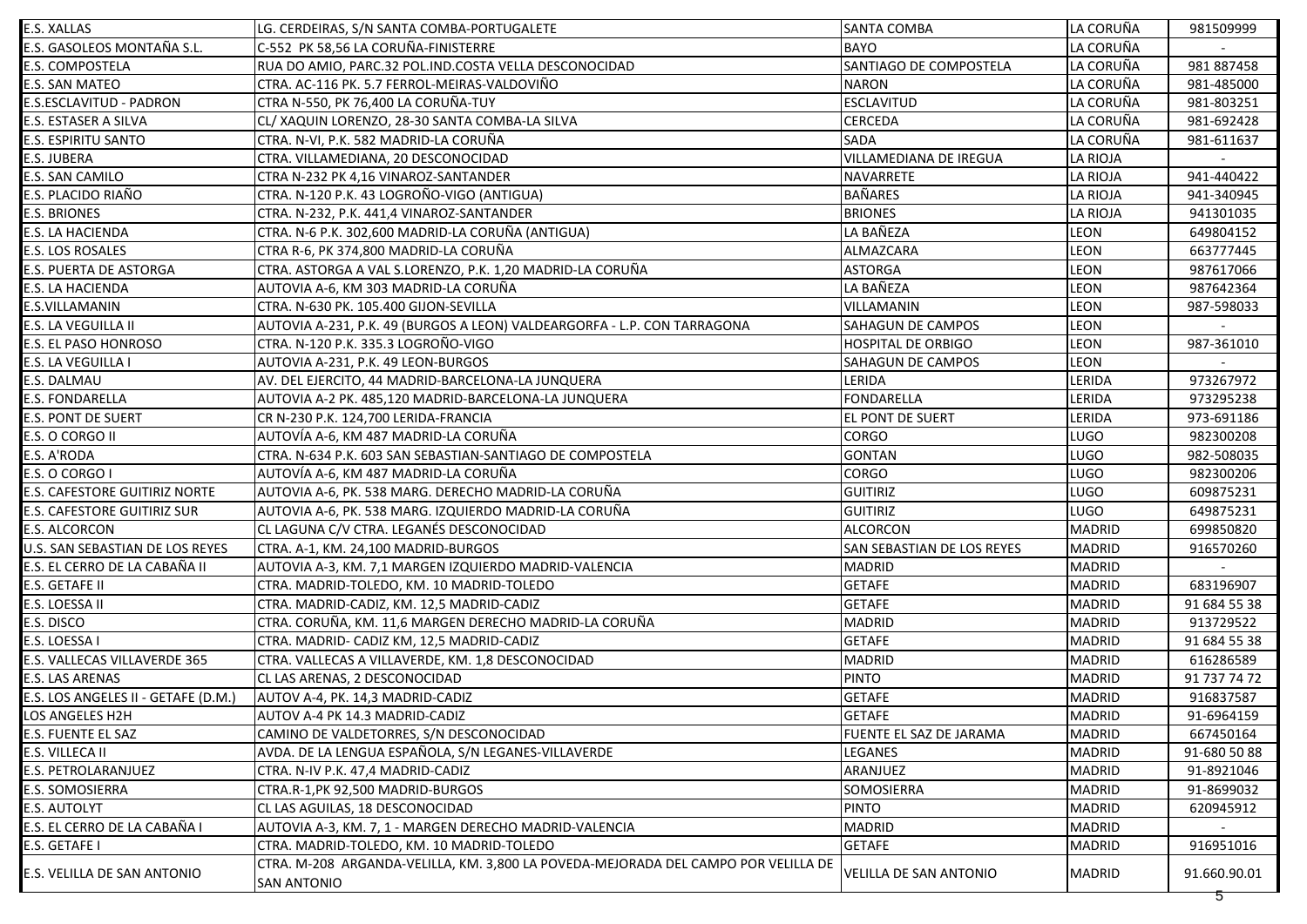| <b>E.S. TORREJON DE VELASCO</b>    | CR M-404 P.K. 31 R-5 (NAVALCARNERO) - R-3 (VILLAREJO DE SALVANES)            | <b>TORREJON DE VELASCO</b> | <b>MADRID</b>     | 91-8145082          |
|------------------------------------|------------------------------------------------------------------------------|----------------------------|-------------------|---------------------|
| <b>E.S. PERALES</b>                | CTRA. N-III PK. 43,320 MADRID-VALENCIA                                       | PERALES DE TAJUÑA          | <b>MADRID</b>     | 918755180/76        |
| E.S. PINTO                         | CTRA. M-841, P.K. 3,5 PINTO-SAN MARTIN DE LA VEGA                            | <b>PINTO</b>               | <b>MADRID</b>     | 916923608           |
| <b>U.S. POSTE BUITRAGO</b>         | CR N-I P.K. 76 MADRID-IRUN (ANTIGUA)                                         | <b>BUITRAGO DEL LOZOYA</b> | <b>MADRID</b>     | 91-8681519          |
| <b>E.S. PARACUELLOS</b>            | CL MIGUEL DE CERVANTES, 2 BARAJAS-FUENTE EL SAZ                              | PARACUELLOS DE JARAMA      | <b>MADRID</b>     | 91 6580525          |
| E.S. SAN MILLAN                    | AV. DE FUENLABRADA, 30 FUENLABRADA - R-5 POR MORALEJA DE ENMEDIO             | MORALEJA DE ENMEDIO        | <b>MADRID</b>     | 91-6094727          |
| <b>E.S. VILLECA I</b>              | AVDA DE LA LENGUA ESPAÑOLA, 24 LEGANES-VILLAVERDE                            | LEGANES                    | <b>MADRID</b>     | 91-688 88 88        |
| E.S. COSLADA 1                     | CL RIOJA, 23 DESCONOCIDAD                                                    | COSLADA                    | <b>MADRID</b>     | 91-6708446          |
| E.S. SAN ISIDRO                    | CTRA. A-352 P.K. 3,60 CASABERMEJA-TORRE DEL MAR                              | <b>VELEZ-MALAGA</b>        | <b>MALAGA</b>     | 952-558704          |
| <b>E.S. LOS REMEDIOS</b>           | AVD. ANDALUCIA, 55 MALAGA-ALORA                                              | <b>CARTAMA</b>             | <b>MALAGA</b>     | 952422238           |
| <b>E.S. HUMILLADERO I</b>          | AUTOVIA A-92 P.K. 138,230 SEVILLA-BAZA-PUERTO LUMBRERAS                      | HUMILLADERO                | <b>MALAGA</b>     | 952737528           |
| E.S. CASABERMEJA                   | CTRA. N-331, P.K. 147,8 CORDOBA-MALAGA                                       | CASABERMEJA                | <b>MALAGA</b>     | 952-758681          |
| E.S. HUMILLADERO II                | CR N-334 P.K. 138,230 SEVILLA-BAZA-PUERTO LUMBRERAS                          | HUMILLADERO                | <b>MALAGA</b>     | 9527373528          |
| E.S. TITANIC                       | CTRA. CARTAMA-COIN P.K. 3,800 MARBELLA-CARTAMA                               | CARTAMA                    | <b>MALAGA</b>     | 95-<br>2422238/0017 |
| <b>E.S. SAN MIGUEL</b>             | CTRA. A-357 PK. 50,05 CAMPILLOS-MALAGA                                       | <b>CARTAMA</b>             | <b>MALAGA</b>     | 952421478           |
| E.S. LA VICTORIA                   | CTRA. N-342 P.K. 177 JEREZ DE LA FRONTERA-AGUILAS                            | <b>ARCHIDONA</b>           | <b>MALAGA</b>     | 952-714383          |
| <b>E.S. AXARQUIA</b>               | CTRA. MA-105, PK. 0,30 CADIZ-BARCELONA                                       | <b>FRIGILIANA</b>          | MALAGA            | 625127174           |
| E.S. LIBRILLA                      | AUTOVIA A7, SALIDA 594 CADIZ-BARCELONA                                       | LIBRILLA                   | <b>MURCIA</b>     | 968659207           |
| E.S. OSDAFRAMA                     | CAMINO DE MURCIA, 182 MADRID-CARTAGENA (ANTIGUA)                             | <b>CIEZA</b>               | <b>MURCIA</b>     | 968 454 052*        |
| E.S. LA PURISIMA                   | CL SALVADOR ALLENDE, 1 DESCONOCIDAD                                          | <b>FORTUNA</b>             | <b>MURCIA</b>     | 968-685077          |
| <b>E.S. EL JIMENADO</b>            | CTRA. F-14, P.K. 6,500 N-301 - LOS ALCAZARES POR EL JIMENADO Y TORRE PACHECO | <b>TORREPACHECO</b>        | <b>MURCIA</b>     | 968-585 123*        |
| <b>E.S. ALFA MURCIA</b>            | CR N-301 P.K. 413,9 ALBACETE-CARTAGENA                                       | <b>MURCIA</b>              | <b>MURCIA</b>     | 968-607170          |
| E.S. EL ALGAR-GAS MENOR            | CTRA N-332 PK 18.0 DESCONOCIDAD                                              | <b>EL ALGAR</b>            | <b>MURCIA</b>     | 968/135235          |
| <b>E.S. PUERTO LUMBRERAS</b>       | CTRA. N-340 PK. 580,3 CADIZ-BARCELONA                                        | <b>PUERTO LUMBRERAS</b>    | <b>MURCIA</b>     | 968402763           |
| <b>E.S. IBARBURU</b>               | CTRA. N-121 PK. 55 PAMPLONA-FRANCIA POR VERA DE BIDASOA                      | SANTESTEBAN                | <b>NAVARRA</b>    |                     |
| <b>E.S. PAGOZELAI</b>              | AUTOVIA A-15 ANDOAIN-IRURZUN, KM 134 TUDELA-IRURZUN-ANDOAIN                  | <b>GORRITI</b>             | <b>NAVARRA</b>    | 948-604639          |
| E.S. LAKUNTZA                      | CTRA. N-240, KM. 35,6 PAMPLONA - R-1 (ALSASUA)                               | LACUNZA                    | <b>NAVARRA</b>    |                     |
| E.S. PAGOZELAI                     | AUTOVIA A-15 ANDOAIN-IRURZUN, KM. 134 TUDELA-IRURZUN-ANDOAIN                 | <b>GORRITI</b>             | <b>NAVARRA</b>    | 948-604651          |
| <b>E.S. CAPARROSO</b>              | CTRA. N-121 P.K. 56 PAMPLONA-VALTIERRA                                       | <b>CAPARROSO</b>           | <b>NAVARRA</b>    | 948730083           |
| E.S. LANZ                          | CTRA. N-121-A, P.K. 23,65 PAMPLONA-FRANCIA POR VERA DE BIDASOA               | LANZ                       | <b>NAVARRA</b>    | 948307223           |
| E.S. NOAIN                         | CTRA. N-240, P.K. 7,2 TARRAGONA-GALDAKAO                                     | <b>NOAIN</b>               | <b>NAVARRA</b>    | 948318630           |
| E.S. ZIZUR                         | AUTOVIA A-12 PK. 7.3 PAMPLONA-LOGROÑO-BURGOS                                 | <b>GAZOLAZ</b>             | <b>NAVARRA</b>    | 948353270           |
| E.S. DON FRANQUE, S.L.             | PG. PEREIRO DE AGUIAR, PARCELA S-2 DESCONOCIDAD                              | PEREIRO DE AGUIAR          | ORENSE            | 988 256 336         |
| E.S. VILLAVIEJA                    | CTRA. N-525 P.K. 118,700 BENAVENTE-SANTIAGO DE COMPOSTELA                    | LA MEZQUITA                | <b>ORENSE</b>     | 988-425592          |
| E.S. VELASCO                       | AV DE SANTIAGO, 174 BENAVENTE-SANTIAGO DE COMPOSTELA                         | ORENSE                     | ORENSE            | 988-215649          |
| E.S. ABAVIDES                      | AUTOVIA A-52, P.K. 188 BENAVENTE-VIGO (AUTOVIA RIAS BAJAS)                   | <b>TRASMIRAS</b>           | ORENSE            | 988-55 01 50        |
| E.S. PITEIRA CIBEIRA               | CR N-541, P.K. 27.6 ORENSE-PONTEVEDRA                                        | CARBALLINO                 | ORENSE            | 988-270635          |
| <b>E.S.SALUSTIANO GLEZ. SUAREZ</b> | CL MANUEL QUIROGA, 50 DESCONOCIDAD                                           | EL BARCO DE VALDEORRAS     | ORENSE            | 988-320288          |
| E.S. DACON-MASIDE                  | CTRA. N-541 P.K. 24,7 ORENSE-PONTEVEDRA                                      | <b>MASIDE</b>              | ORENSE            | 988275064           |
| E.S. GRIJOTA - HIDIFER             | CTRA. C-615, PK. 6,2 PALENCIA-RIAÑO                                          | <b>GRIJOTA</b>             | <b>PALENCIA</b>   | 979837183           |
| E.S. PUERTA DE LA MONTAÑA          | AUTOVIA A-67 SALIDA 94 PALENCIA-SANTANDER                                    | <b>ALAR DEL REY</b>        | <b>PALENCIA</b>   | 979133644           |
| E.S. EL CANTO                      | AUTOVIA A-62 (E-80), PK. 64,3 BURGOS-PORTUGAL POR SALAMANCA                  | <b>TORQUEMADA</b>          | <b>PALENCIA</b>   | 979-800088          |
| E.S. VILLODRIGO                    | CR N-620 KM. 43 BURGOS-PORTUGAL POR SALAMANCA                                | <b>VILLODRIGO</b>          | <b>PALENCIA</b>   | 947-163002          |
| E.S. AGUILAR DE CAMPOO             | PG. II - CL HORNEROS, PARCELA 42 DESCONOCIDAD                                | AGUILAR DE CAMPOO          | <b>PALENCIA</b>   | 667705219           |
| E.S. SANDINO                       | CTRA N-620 PK 43.0 BURGOS-PORTUGAL POR SALAMANCA (ANTIGUA)                   | <b>VILLODRIGO</b>          | <b>PALENCIA</b>   | 947-166002          |
| E.S. VILABOA                       | CTRA. N-550 PK. 130,950 LA CORUÑA-TUY                                        | <b>VILABOA</b>             | <b>PONTEVEDRA</b> | 986708353           |
|                                    |                                                                              |                            |                   | ত                   |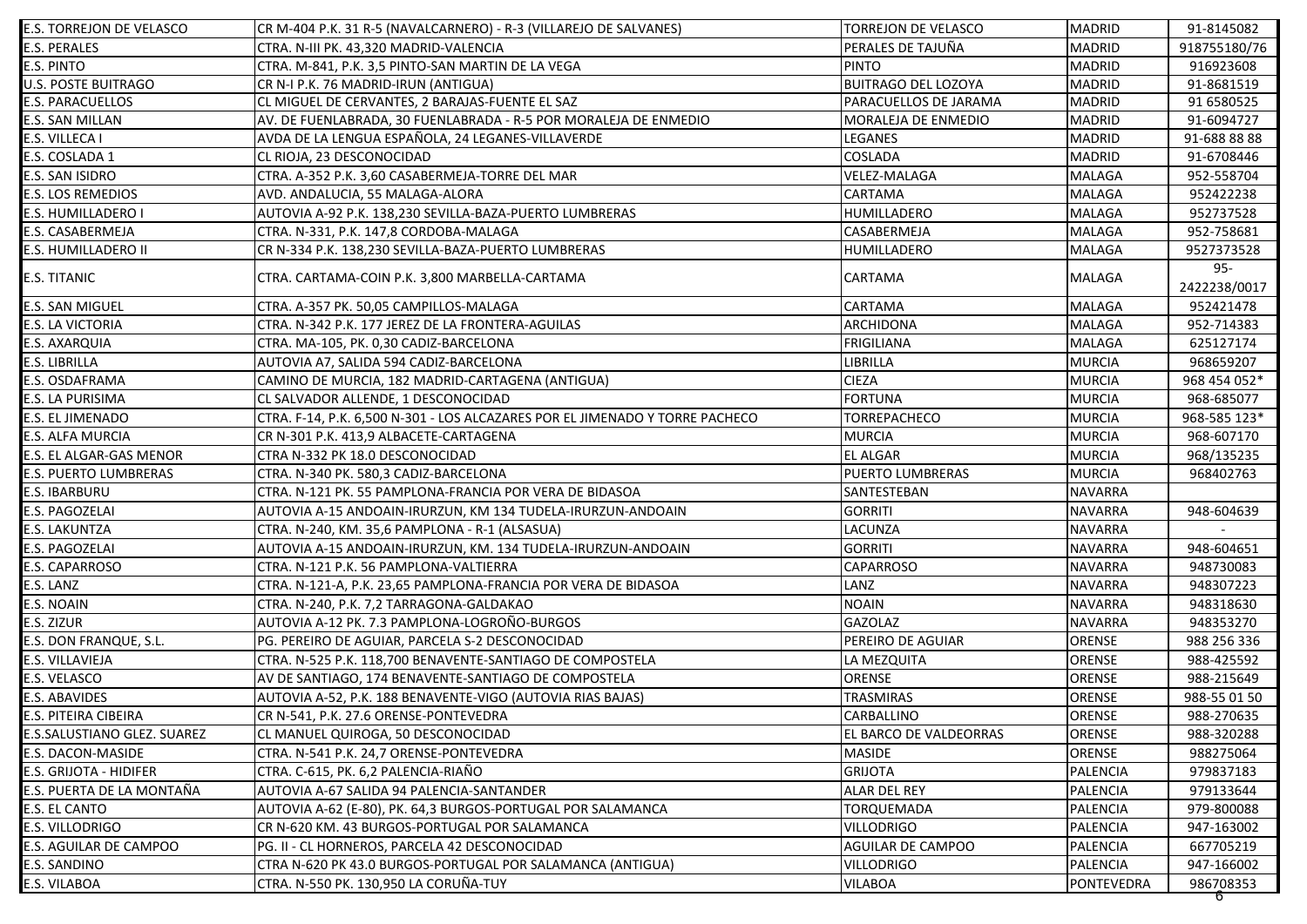| E.S. COTOBAD                        | CALVELO-TENORIO ORENSE-PONTEVEDRA                                     | COTOBAD                     | PONTEVEDRA       | 986-764007  |
|-------------------------------------|-----------------------------------------------------------------------|-----------------------------|------------------|-------------|
| E.S. EXGA                           | CTRA. N-120, P.K. 660 LOGROÑO-VIGO                                    | TAMEIGA                     | PONTEVEDRA       | 986-332111  |
| E.S. SILLEDA                        | CR N-525 P.K. 624,400 BENAVENTE-SANTIAGO DE COMPOSTELA                | SILLEDA                     | PONTEVEDRA       | 986-580288  |
| <b>E.S. XESTEIRA DE CARBURANTES</b> | URB.MONTEPORREIRO.CL.ITALIA PARC. C-1 DESCONOCIDAD                    | <b>PONTEVEDRA</b>           | PONTEVEDRA       | 629774597   |
| E.S. EXGA-VIGO                      | AV. DE MADRID, 73 DESCONOCIDAD                                        | <b>VIGO</b>                 | PONTEVEDRA       | 986-279475  |
| <b>E.S. COLMENERO</b>               | CR N-620 P.K. 291,600 BURGOS-PORTUGAL POR SALAMANCA                   | LA FUENTE DE SAN ESTEBAN    | SALAMANCA        | 923-440284  |
| E.S. AREA DE SERVICIO MACHACON      | CTRA. A-50 SALIDA 86 - PG- 502 PARC. 215 AVILA-SALAMANCA              | <b>MACHACON</b>             | SALAMANCA        | 649806554   |
| E.S. LA MAYA                        | CTRA. A-66 PK. 375 GIJON-SEVILLA                                      | MONTEJO DE SALVATIERRA      | SALAMANCA        | 923088927   |
| E.S. MARTIN DE YELTES II (D.M.)     | CTRA. A-62 PK. 297 BURGOS-PORTUGAL POR SALAMANCA                      | <b>MARTIN DE YELTES</b>     | <b>SALAMANCA</b> | 923-440766  |
| E.S. MARTIN DE YELTES I (D.M.)      | CTRA. A-62 PK. 297 BURGOS-PORTUGAL POR SALAMANCA                      | <b>MARTIN DE YELTES</b>     | SALAMANCA        | 923440994   |
| <b>E.S. LINARES DE RIOFRIO</b>      | CTRA. SA-512, P.K. 53.4 SALAMANCA-RIOMALO DE ABAJO (L.P. CON CACERES) | <b>LINARES DE RIOFRIO</b>   | SALAMANCA        | 923-416171  |
| <b>E.S. CARBURANTES PRIETO</b>      | CTRA. N-630. P.K. 423.9 GIJON-SEVILLA                                 | PEÑACABALLERA               | SALAMANCA        | 923-414180  |
| <b>E.S. PEDROSILLO I</b>            | AUTOVIA DE CASTILLA A-62, P.K. 225 BURGOS-PORTUGAL POR SALAMANCA      | PEDROSILLO EL RALO          | SALAMANCA        | 923350280   |
| <b>E.S. PEDROSILLO II</b>           | AUTOVIA CASTILLA A-62 KM.225 BURGOS-PORTUGAL POR SALAMANCA            | PEDROSILLO EL RALO          | SALAMANCA        | 923194013   |
| <b>E.S. 5 PEREZ SANTIAGO</b>        | CTRA. C-72 P.K. 8 DESCONOCIDAD                                        | LEDESMA                     | SALAMANCA        | 923-570320  |
| E.S. CASTILLEJO DE MESLEON-         |                                                                       |                             |                  |             |
| <b>BUQUERIN</b>                     | CTRA. NAC. I, PK. 107 MADRID-BURGOS                                   | CASTILLEJO DE MESLEON       | <b>SEGOVIA</b>   | 656305095   |
| <b>E.S. FRESNO DE CANTESPINO</b>    | CTRA. NAC. 110, KM. 110,6 SORIA-PLASENCIA                             | FRESNO DE CANTESPINO        | <b>SEGOVIA</b>   | 656605095   |
| <b>E.S. BUGANVILLA</b>              | CR N-IV, P.K. 524 MADRID-CADIZ                                        | CARMONA                     | <b>SEVILLA</b>   | 954-259039  |
| <b>E.S. PUERTO SEVILLA</b>          | CTRA DE LA ESCLUSA, 10 (PUERTO OESTE) CIRCUNVALACION DE SEVILLA       | <b>SEVILLA</b>              | <b>SEVILLA</b>   | 954-450163  |
| E.S. APOLO XV, S.L.L.               | CTRA. MADRID-CADIZ, KM. 482 MADRID-CADIZ                              | LA CAMPANA                  | SEVILLA          | 954199954   |
| <b>E.S. EL MARQUES</b>              | AUTOVIA A-92 PK. 96.700 SEVILLA-BAZA-PUERTO LUMBRERAS                 | <b>AGUADULCE</b>            | <b>SEVILLA</b>   | 954816678   |
| E.S. EMILIO                         | CTRA. A-362, KM. 4,2 UTRERA- LOS PALACIOS Y VILLAFRANCA               | UTRERA                      | <b>SEVILLA</b>   |             |
| E.S. MARIA AUXILIADORA              | CTRA SE-220 P.K. 14,6 LA CAMPANA-FUENTES DE ANDALUCIA                 | <b>FUENTES DE ANDALUCIA</b> | SEVILLA          | 95-4838200  |
| <b>E.S. EL PILAR</b>                | CTRA. N-334 P.K. 5,700 SEVILLA-BAZA-PUERTO LUMBRERAS                  | <b>SEVILLA</b>              | <b>SEVILLA</b>   | 954-513269  |
| <b>E.S. AEROPUERTO</b>              | CTRA. R-4, P.K. 534.8 MADRID-CADIZ                                    | <b>SEVILLA</b>              | <b>SEVILLA</b>   | 627542393   |
| E.S. MOGOLLON                       | CTRA NAC. IV MADRID-CADIZ P.K. 529 MADRID-CADIZ                       | LA RINCONADA                | <b>SEVILLA</b>   | 95-4253796  |
| <b>E.S. SAN ARCADIO</b>             | CTRA. SE-430 P.K. 34.1 PALMA DEL RIO-OSUNA                            | <b>OSUNA</b>                | <b>SEVILLA</b>   | 954-810016  |
| <b>E.S. VENTA NUEVA</b>             | CTRA N-122 PK 184.3 ZARAGOZA-PORTUGAL                                 | ALDEHUELA DE CALATAÑAZOR    | <b>SORIA</b>     | 659504750   |
| E.S. EL BURGO DE OSMA-BUQUERIN      | CTRA. N-122 PK.219 FRONTERA PORTUGAL - SORIA                          | <b>BURGO DE OSMA</b>        | <b>SORIA</b>     | 699164651   |
| E.S. AREA CAMBRILS COOPERATIVA      | CTRA. MONTBRIO DEL CAMP (T-312), KM. 2,2 CAMBRILS-MONTBRIO DEL CAMP   | <b>CAMBRILS</b>             | <b>TARRAGONA</b> | 673037686   |
| E.S.VILAVERD                        | CTRA. C-240, P.K. 32,100 SALOU-RIBERA D'URGELLET                      | <b>VILAVERT</b>             | <b>TARRAGONA</b> | 664 032 367 |
| <b>E.S. PARKING VALLS</b>           | CL. BLANQUERS, 51-55 DESCONOCIDAD                                     | VALLS                       | <b>TARRAGONA</b> | 607706419   |
| E.S. L'ARBOC                        | CTRA. N-340 P.K. 1202 CADIZ-BARCELONA                                 | <b>ARBOS</b>                | <b>TARRAGONA</b> | 934005070   |
| E.S. PUEBLA DE VALVERDE             | CTRA. A-23 PK. 100 SAGUNTO-SOMPORT (AUTOVIA LEVANTE-ARAGON)           | LA PUEBLA DE VALVERDE       | <b>TERUEL</b>    | 978720326   |
| E.S. AGUAVIVA                       | CTRA. TE-830 P.K. 39.700 ALCORISA-MORELLA POR MAS DE LAS MATAS        | <b>AGUAVIVA</b>             | <b>TERUEL</b>    | 978848272 * |
| <b>E.S. EL CAMPOFRIO</b>            | CTRA. N-234 P.K. 141 SAGUNTO-BURGOS                                   | <b>CELLA</b>                | <b>TERUEL</b>    | 619824320   |
| <b>E.S. TORREHIERRO I</b>           | CTRA. R-5, P.K. 118,100 - MARGEN DCHO. MADRID-BADAJOZ (ANTIGUA)       | TALAVERA DE LA REINA        | <b>TOLEDO</b>    |             |
| E.S. EL CRUCE DE CEDILLO            | CTRA. CM-4004, P.K. 17 OCAÑA-VALMOJADO                                | CEDILLO DEL CONDADO         | <b>TOLEDO</b>    | 925-558090  |
| E.S. TALAVERA DE LA REINA           | AV. PARQUE COMERCIAL EL GOLF MADRID-CADIZ (ANTIGUA)                   | TALAVERA DE LA REINA        | <b>TOLEDO</b>    |             |
| <b>E.S. ONTENIENTE</b>              | AVDA. DEL TEXTIL, S/N DESCONOCIDAD                                    | ONTENIENTE                  | VALENCIA         | 962905139   |
| E.S. EL RIBASSAL                    | CR C-3316 VILLENA-ALCUDIA PK 26,300 ONTENIENTE-VILLENA                | <b>BOCAIRENTE</b>           | VALENCIA         | 96-2905139  |
| E.S. CANONCHE                       | AUTOVIA A-7, KM. 389 CADIZ-BARCELONA                                  | VILLANUEVA DE CASTELLON     | VALENCIA         | 670055054   |
| E.S. LA SENYERA II                  | CTRA. A3 PK. 332.9 MADRID-VALENCIA                                    | <b>CUART DE POBLET</b>      | VALENCIA         | 96-1920733  |
| <b>E.S. VENTORRILLO</b>             | CTRA. CV-320 PK. 5.9 SAGUNTO-ALGIMIA DE ALFARA                        | SAGUNTO                     | VALENCIA         | 606372420   |
| E.S. BETERA SOS BUTANO              | CTRA. V-6044, PK. 10.40 BURJASOT-TORRES TORRES                        | <b>BETERA</b>               | VALENCIA         | 670055054   |
| E.S. XIRIVELLA                      | AVDA CAMI NOU - ESQ.CAMI DE LA RAMBLETA DESCONOCIDAD                  | <b>CHIRIVELLA</b>           | VALENCIA         | 670055054   |
|                                     |                                                                       |                             |                  | 7           |